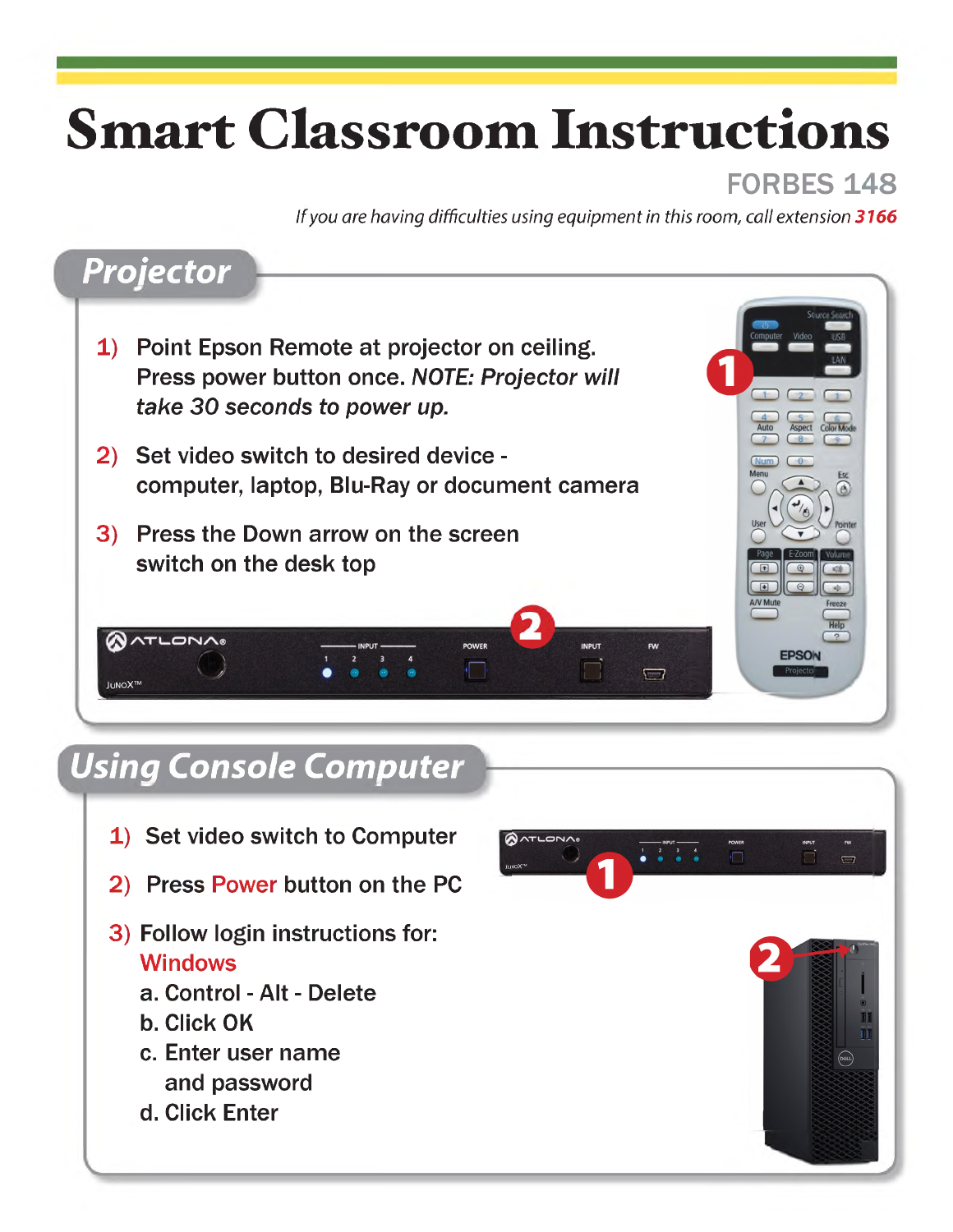## *Using a Laptop*

- 1) Connect your laptop's AC adaptor to a power outlet and start up your laptop. Start up your laptop.
- 2) Press Input button on video switch box until blue light is on Laptop.
- 3) Connect the HDMI, Audio and USB 3.0 cables to your laptop.
- 4) If you still do not see an image, refer to the laptop troubleshooting guide later in these instructions.
- 5) When finished, shut down your laptop and disconnect all cables.
- 6) Proceed to shutting down the rest of the equipment. Follow the instructions later in this guide, Powering Down the System.

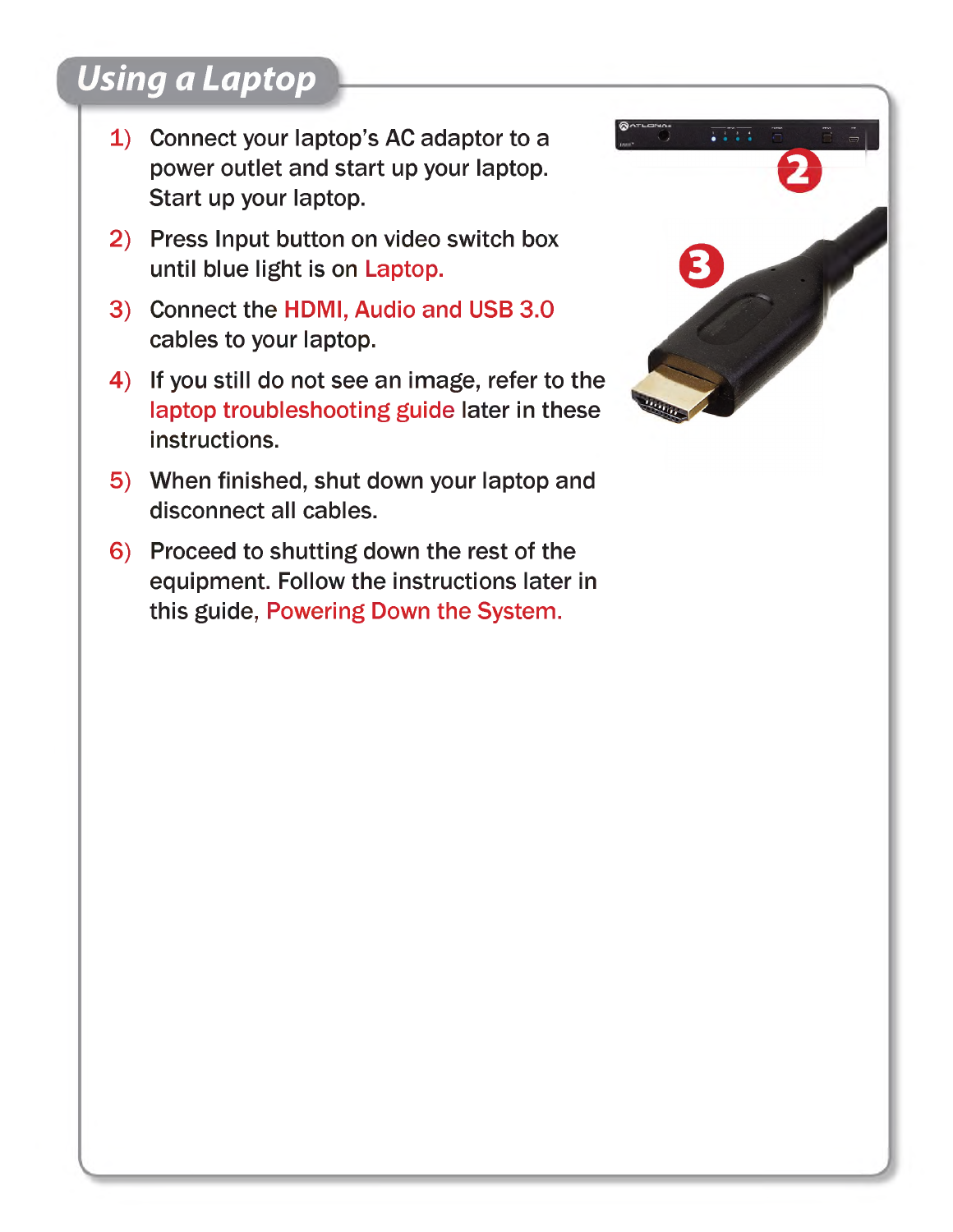# **Sound and Video<br>
Amplifier (sound)<br>
1) Set Selector to A<br>
2) Adjust volume as new**

## Amplifier (sound)

- 
- Amplifier (sound)<br>
2) Set Selector to A<br>
2) Adjust volume as needed,<br>
adjust balance to adjust adjust balance to adjust speakers accordingly

- Playing a DVD/Blu-Ray<br>
1) Power on and control the using the remote control<br>
2) Insert media<br>
2) Set input switch box to Playing a DVD/Blu-Ray<br>
1) Power on and control the Blu-Ray Player<br>
using the remote control using the remote control 1) Power on and control the Blu-R<br>using the remote control<br>2) Insert media<br>3) Set input switch box to Blu-Ray
- 
- 



1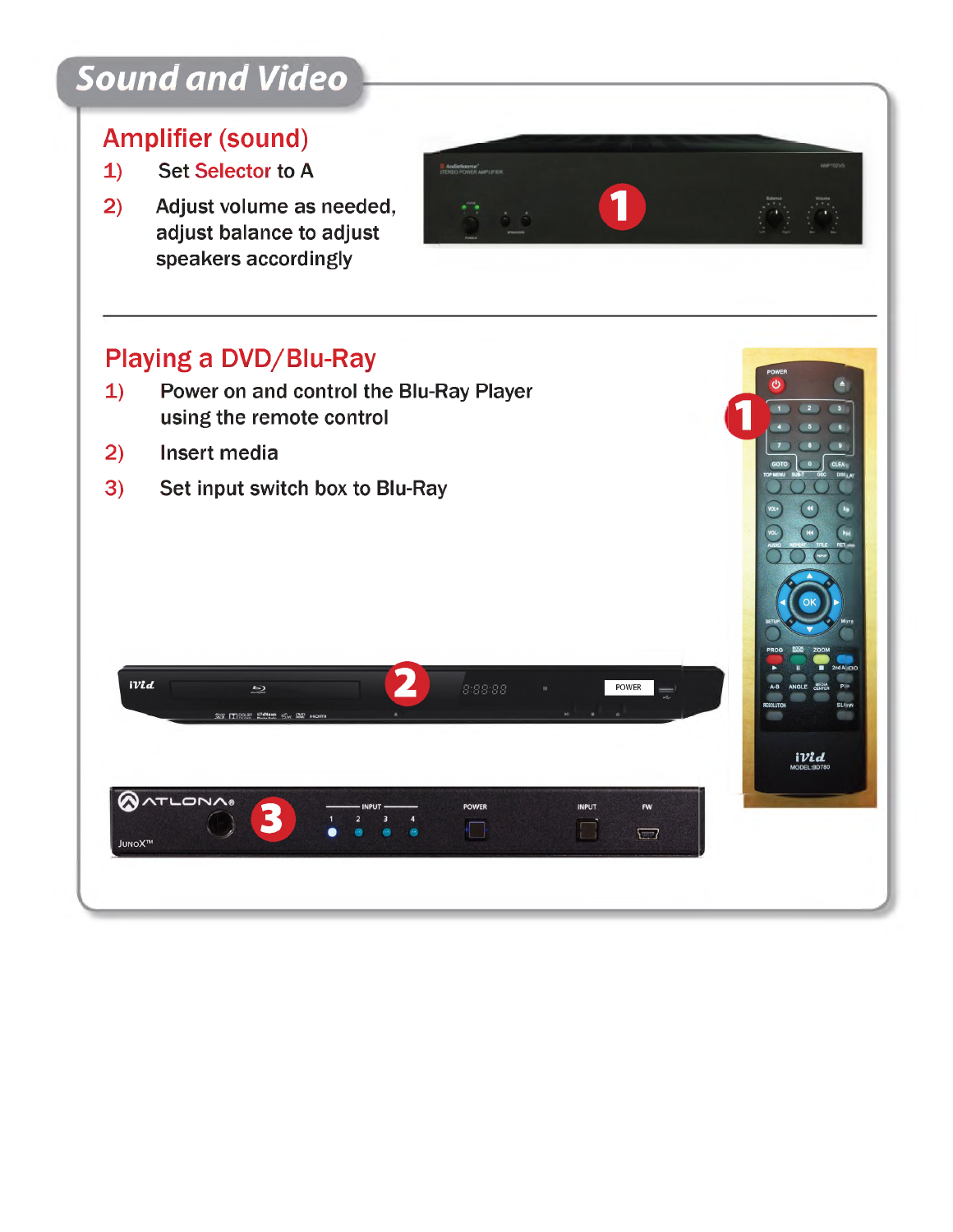## *Using the Document Camera*

- 1) Set input on the switch box to Document Camera.
- 2) Power on the Document Camera. Note that there is no need to have the computer turned on to use the document camera.
- 3) Press the Source button to switch between showing the Windows desktop and showing the camera image full-screen.